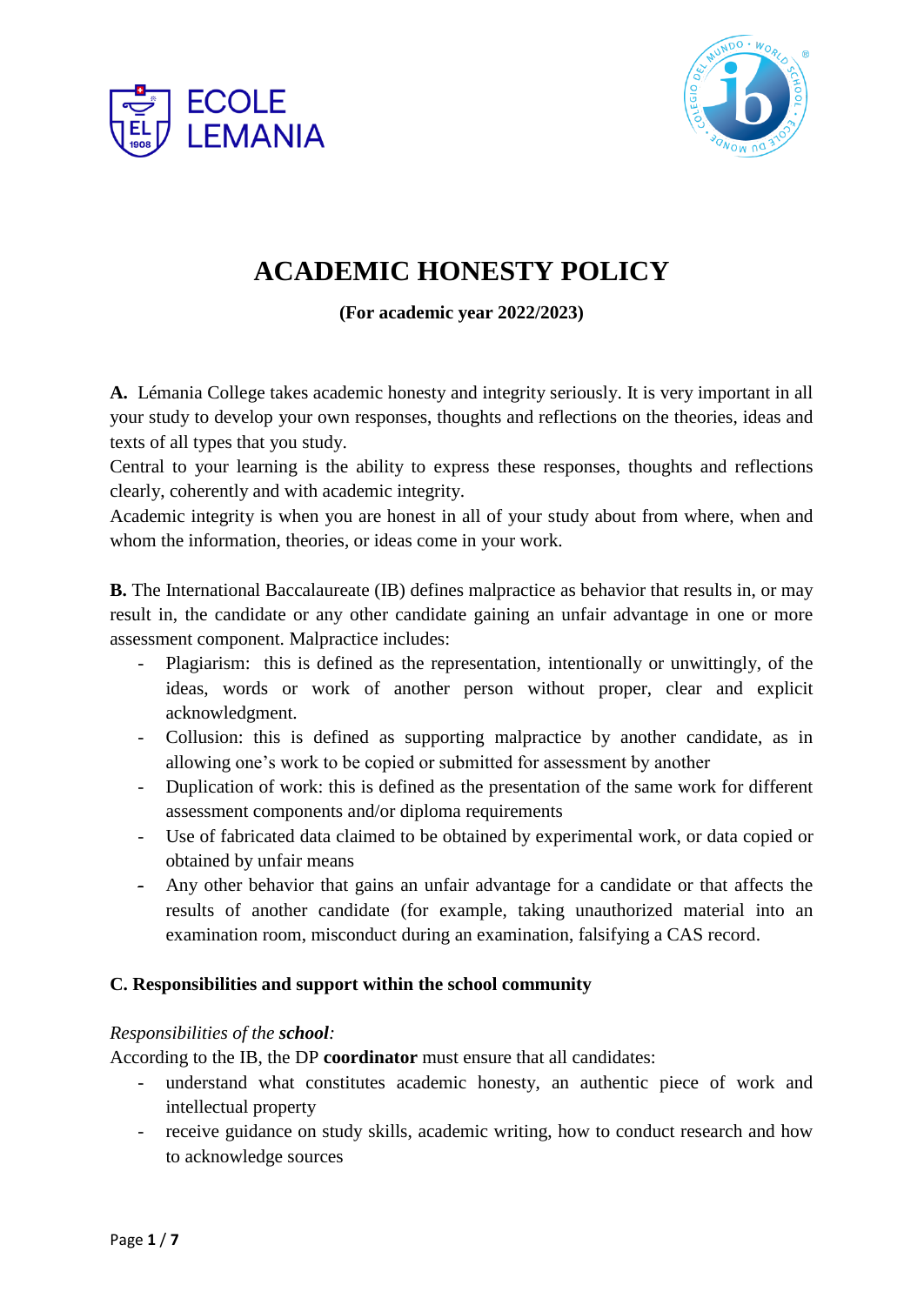



- understand what constitutes malpractice (particularly plagiarism, collusion and misconduct during an examination)
- Know the consequences of being found guilty of malpractice.

Lémania College provides the students with appropriate resources for their subjects of study. Students have free access to the school library and its book collections (encyclopedia, dictionaries, classics, annotated editions, references, etc.). Our school also collaborates with local universities and their library to offer our students access to all the resources that they may need for their assessments. An introductory sessions is organized every year by the DP librarian in collaboration with the local universities. In addition, our students have access to several online databases such as Kognity and the Inthinking subject sites .

The school has the responsibility to promote and establish this policy document and reserves the rights to modify the present document without any notification at all moment.

#### *Your responsibilities as a student:*

As a student, you should always make your best effort to carry out your studies and create work that adheres to these ideas of academic honesty. It is always up to the student to *demonstrate good academic practice*, and not simply intentionality. This means you must make sure you are familiar with the concepts in this policy, and that you are conscious of them in all areas of your study. Give yourself the opportunity to feel happy with your studies, to be proud of what you have achieved in your classes and become critical thinkers.

#### *Your teachers' responsibilities*:

The **teachers of the school** should collaborate, cooperate and communicate with the librarian. Teachers have the responsibility of monitoring and supporting the students to make sure that the students are the authors of the work they submit. The teachers should also support and act on the school's policy for good academic practice and prevent any form of malpractice as stated earlier in this document.

Your teachers are responsible for supporting you in your studies. In this respect teachers must act as a good role model for the students. For instance, teachers should provide students with handouts, power point presentations or documents with all the appropriate references. Your teachers will help you learn how to undertake your research, how to make citations, to paraphrase, and to make a bibliography or list of references in all your subjects. They will also check your work to make sure you are referencing properly and that you are the author of the work which you are submitting. They should be able to detect and report any malpractice to the head of the school or the DP coordinator. The sanction will then be determined by the head of the school together with the teachers. In case of components submitted for IB assessment or moderation, the IB may investigate the case and then communicate its decision.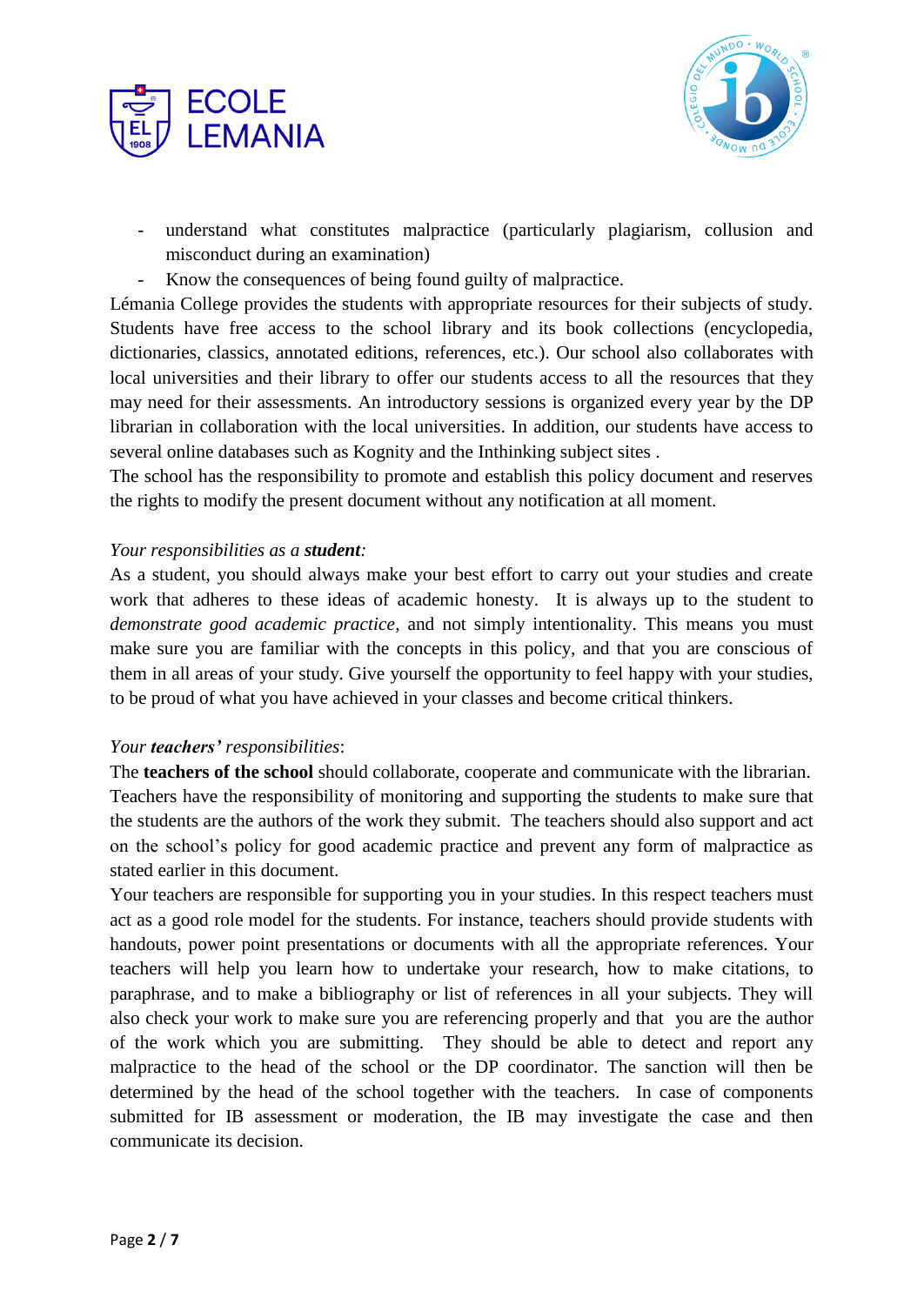



## *Your parent/guardian/family members' responsibilities*:

Your parents, guardians and family members also share the responsibility for promoting academic honesty.

Support and help can be given by discussing ideas with you or even helping to explain difficult concepts you are learning about in class. However, family members should only help you develop your ideas and knowledge, they should not provide the actual answers, or write parts of a piece of work of which you would then no longer be the author.

## **D. Criteria for dealing with and consequences for academic misconduct**

All incidences of suspected academic misconduct are treated on a case-by-case basis in a manner that ensures equity, consistency, procedural fairness, timely resolution and further learning. Practical steps taken by Lémania College in each case of suspected misconduct include the following:

- Investigation of misconduct
- Student(s) conference with the teacher regarding the incident
- Referral of the infraction to the DP coordinator and/or Head of the school
- Parent(s) contacted by the teacher and/or Head of the school
- Meeting with the student, parent(s), teacher and DP coordinator and/or Head of the school
- Incident documented and included in the students file

Students who are deemed to be responsible for academic malpractice may be subject to the following sanctions: academic probation and disciplinary letter, a failing grade for the assignment or assessment, the semester, or the year. In addition, a student may be suspended. In severe cases, the student may be dismissed from the School.

Misconduct on major school assessments:

- First infraction: Failing grade for the assessments, suspension and disciplinary letter
- Second infraction: Failing grade for the school year; suspension,
- Third infraction : Dismissal from school

Any student who has been found, after having signed the official IB cover sheet, to have committed academic malpractice on an official IB assessment component will be reported to the IB by the DP Coordinator. The IB will investigate the circumstances, and this may involve other students, the DP Coordinator, the student concerned and the teacher. Procedures and potential consequences, as presented in the *General Regulations : IB Diploma Programme,*  include exclusion from eligibility to earn the full IB Diploma or course certificate in the subject concerned.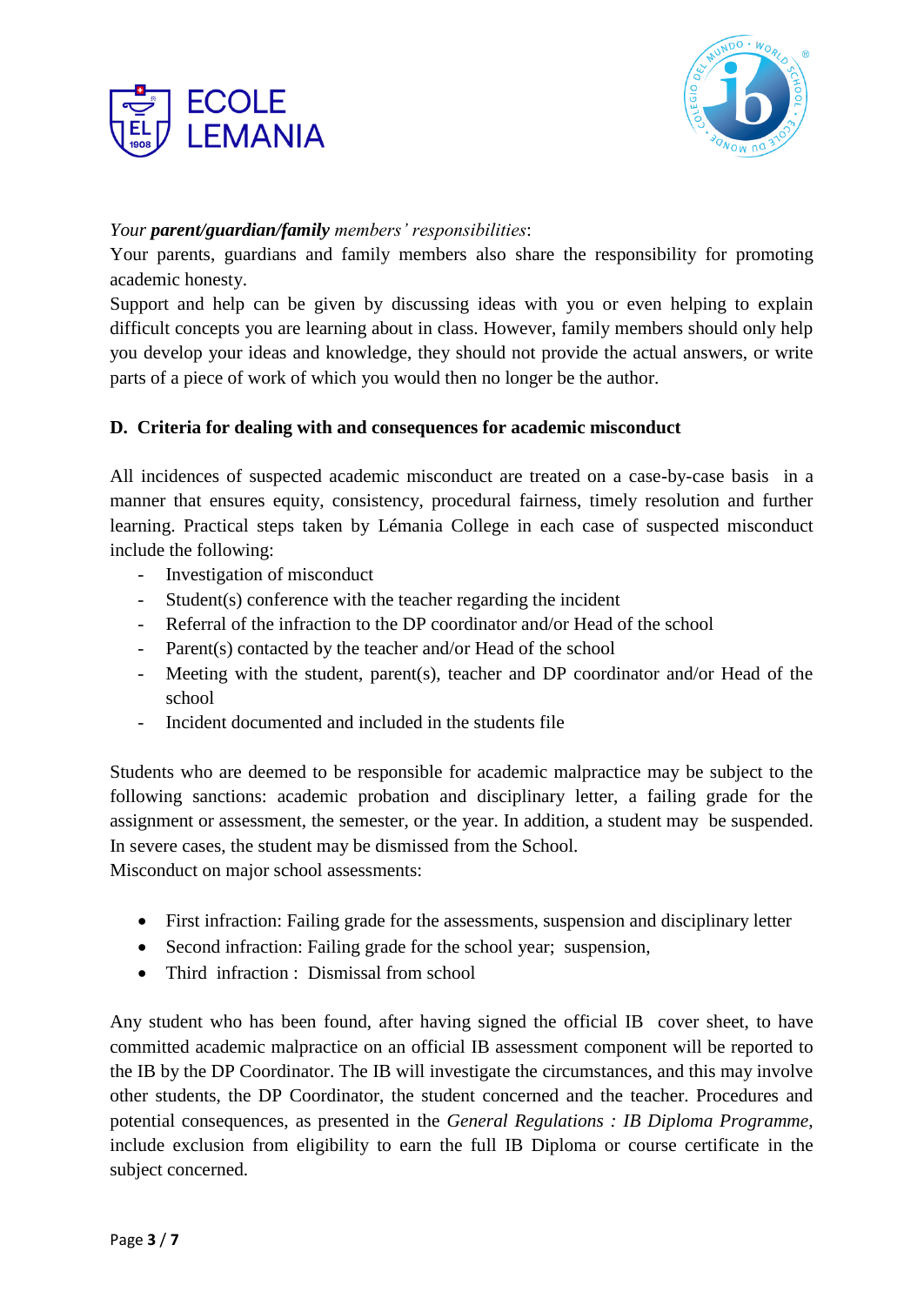



# **E. Student guidance.**

Under no circumstances should a student copy work from someone else, or cheat in an exam or test by looking for instance at another student's work, or by taking notes in any form into a test or exam room.

When you write an essay or report, or give a presentation, you clearly state if an idea or theory is not your own by referencing it. Referencing includes making citations, and writing a bibliography or list of references. Should you have engaged in such behavior during your studies, it is considered as plagiarism, a very serious mistake to have made in your studies. It is also seen by many as 'intellectual stealing' or as cheating, and is taken very seriously by this college, by examination boards, including the IB and by all universities. Be aware that teachers are often able to detect plagiarism, and can check your work online. The school will use the detection software Turnitin.

## **How to avoid plagiarism**

Plagiarism can happen for many different reasons, but there are solutions! Below is a list of possible situations when plagiarism might occur, and solutions to help avoid it.

| example                   | solution                                                         |
|---------------------------|------------------------------------------------------------------|
| remember<br>can't<br>You  | Always record what you read. You must make clear notes about     |
| from where you got an     | what you read and where you find it, as you read it. This means  |
| idea. You were cutting    | writing down page numbers and authors of books and articles,     |
| pasting<br>from<br>and    | and noting down websites, so you can find the information        |
| electronic sources<br>and | again later. Every time you cut and paste you must also include  |
| now you don't remember    | from where you got this information.                             |
| where it came from.       |                                                                  |
| You forget that the idea  | It shouldn't happen that you forget the idea wasn't yours if you |
| wasn't yours in the first | do what is suggested above when taking notes and preparing       |
| place OR simply make a    | for an assignment., and You must always proof read your work     |
| mistake                   | before you hand it in, to make sure you minimize mistakes.       |
|                           |                                                                  |
| You<br>actually<br>have   | It is okay to say that you agree with what someone has said, or  |
| exactly the same idea     | even say that you have the idea, and it is also supported by     |
|                           | what so-and-so says in a book or article. This actually shows    |
|                           | how intelligent you are, because you have the same idea as       |
|                           | some important academic who has written and published books      |
|                           | on the subject!                                                  |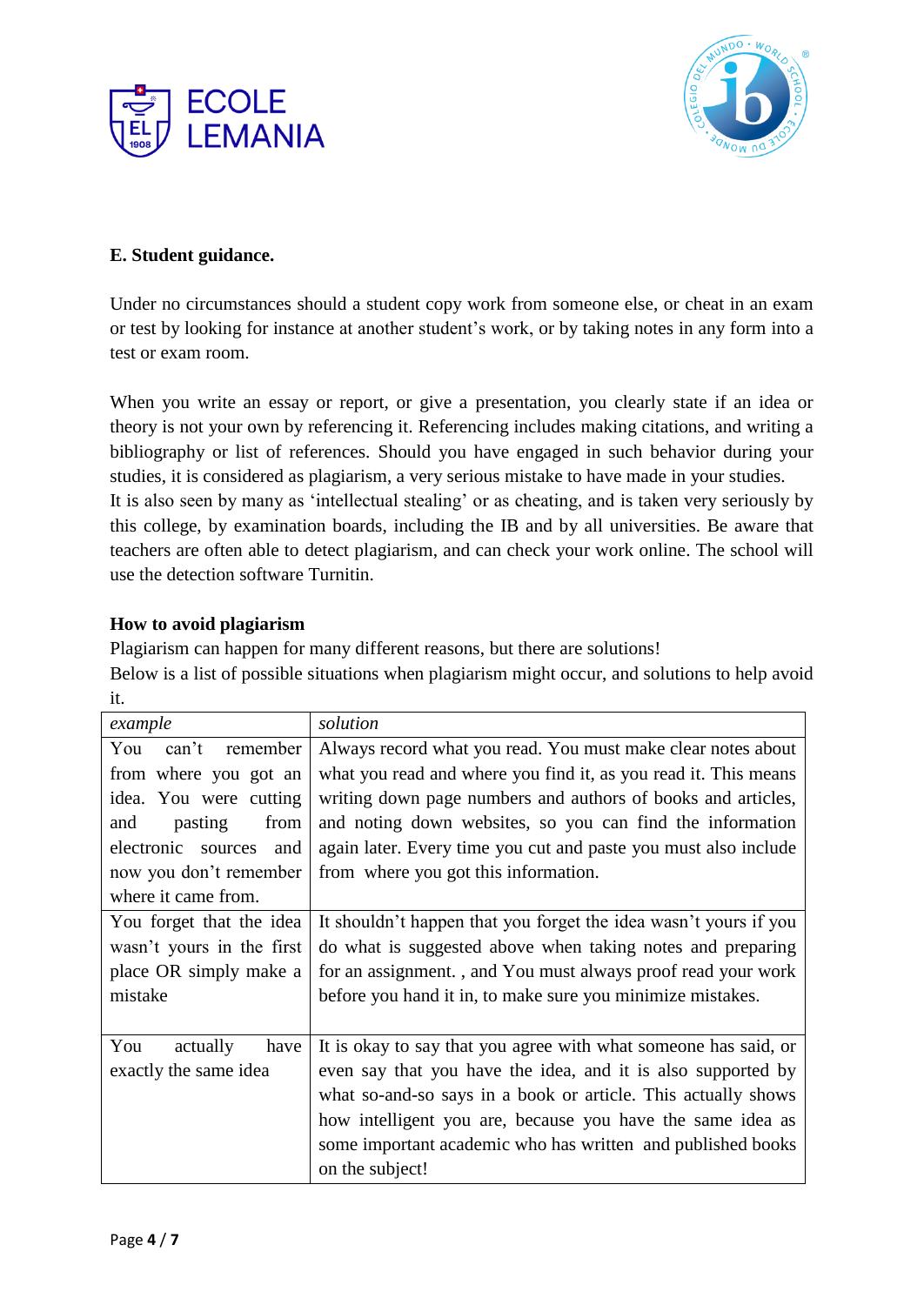



| You don't know how to                  | Learn how to paraphrase, and get good at it by practicing. It is   |
|----------------------------------------|--------------------------------------------------------------------|
| put an idea into your own              | lazy to use other people's words, especially when you would        |
| words<br>you<br>SO <sub>1</sub><br>use | never normally use the words yourself. Your teacher will           |
| someone else's                         | notice, and you actually learn a lot more by learning how to       |
|                                        | translate a complicated idea into a simpler one that you can       |
|                                        | explain in your own words.                                         |
| You don't know what                    | Take your time with an assignment. Read what other people          |
| you think about the topic              | think, ask other students, talk about it in class, and think about |
| and so you just use other              | it yourself. Develop your own thoughts. All of us can do this, if  |
| people's ideas, OR it's so             | we give ourselves enough time to understand what we are            |
| much quicker and easier,               | studying. Plan ahead to allow enough time for your                 |
| and you are late with                  | assignments. Avoiding plagiarism can seem time consuming,          |
| your assignment                        | but once you have practiced using quotations, paraphrasing,        |
|                                        | citing and writing bibliographies, your assignments will greatly   |
|                                        | improve, and you don't risk being accused of this serious          |
|                                        | offence, and losing marks for the assignment altogether. You       |
|                                        | will also have genuinely learnt a lot about the topic you are      |
|                                        | studying!                                                          |
| You are working with                   | It is always good to share ideas and discuss your studies with     |
| someone else and talking               | other students. Therefore the above situation might be an          |
| about an assignment, and               | honest mistake. However, you should make sure you do not           |
| end up writing the same                | work so closely with another student on a final piece of           |
| thing, or something very               | independent work that you end up writing the same thing, and       |
| similar                                | DO NOT COPY work from other students. You will be found            |
|                                        | out.                                                               |

Always tell your teacher or mentor if you don't understand aspects of your studies or are behind with work, instead of taking short cuts, which could result in your getting no mark at all. Your teacher can usually find a way to help you!

#### **Good academic practice – an example**

Being a good student means that you read around your subject, using other books, newspapers, magazines, and the internet for example. It is important that you look at what other people have said or written about what you study, but you must be careful about how you do this.

An example: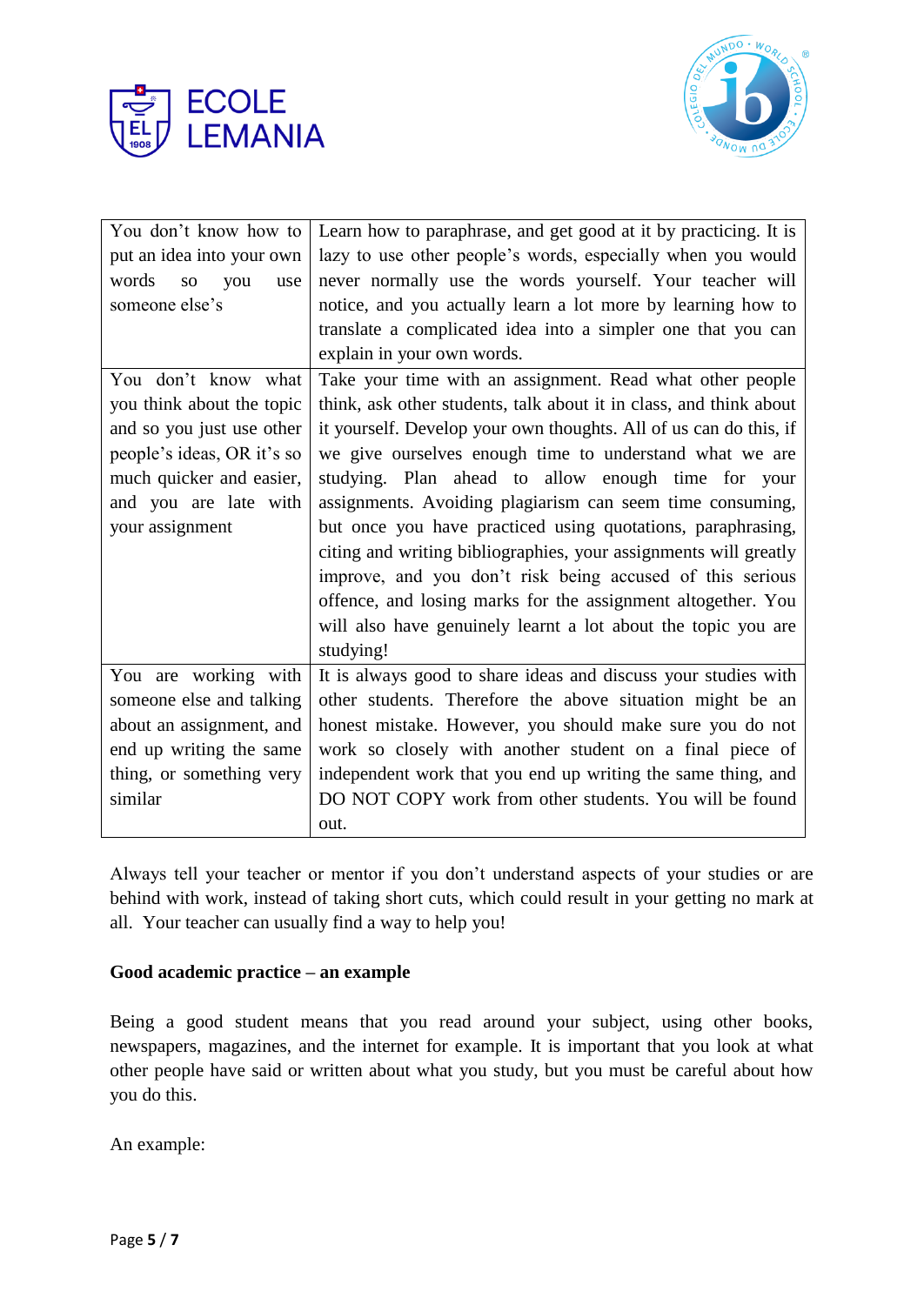



If you are writing an assignment in English on the use of sexist language in Jay-Z lyrics, you not only need to quote some of his lyrics, but you should also read and respond to what other people have said and think about his lyrics, even Jay-Z himself! You might look at newspaper articles or blog entries online. This is essential to help you develop your ideas, and is part of good academic practice, but it is inevitable that some of your ideas will be similar to those you read, you change your view in light of what you read, or the article says something you wish to examine closely and explore in your assignment. Therefore, you must either quote or paraphrase the idea presented, and reference it, by writing a citation.

## For example:

The following is a paragraph from an article you might read on this topic from a newspaper available on the internet: «Sure, hip-hop didn't invent sexism, nor has it been the only musical genre to profit from promoting it. The vast territory that is popular music is a treasure trove of sexist ideas and images. And it is also true that racist, rightwing critics have targeted hip-hop as a way to continue the demonization of black men while remaining silent on countless other sexist images, sounds and stories that define US culture.' *[\(http://www.theguardian.com/commentisfree/2012/jan/17/jay-z-bitch-rapper-hip-hop\)](http://www.theguardian.com/commentisfree/2012/jan/17/jay-z-bitch-rapper-hip-hop)*

Poor academic practice would be to use the ideas from the article, but without saying that you did not think of the ideas, or even the words, yourself. Like this example of plagiarism: 'Lots of music is sexist. In fact, popular music is a treasure trove of sexism. Hip hop is targeted so that rightwing people can be racist against black men in US culture.'

It might be easy and quick to write the sentences above, but it is plagiarism. Instead you could write something like this, containing a quotation, paraphrasing and a citation: 'Hip- hop is not the only genre of music that can be seen as sexist. Indeed, popular music is a 'treasure trove of sexist ideas and images' *(T. Rose; 2012)*. Furthermore, as Tricia Rose of The Guardian states, criticism of hip-hop is often used to perpetuate negative, racist attitudes against black men, whilst ignoring sexism in other music genre, and therefore in other parts of society *(T. Rose; 2012).*'

At the end of the assignment you would also include the full name of Tricia Rose's article in your Bibliography/References list, like this:

T. Rose; 2012, 'Jay-Z – dropping the word 'bitch' doesn't begin to cover it', The Guardian, 17 January 2012, accessed 11 July 2014, *[\(http://www.theguardian.com/commentisfree/2012/jan/17/jay-z-bitch-rapper-hip-hop\)](http://www.theguardian.com/commentisfree/2012/jan/17/jay-z-bitch-rapper-hip-hop)*.

#### **Bibliography :**

- *General Regulations : Diploma Programme,*  <https://resources.ibo.org/dp/resource/11162-43057/?c=0a9a73f1>